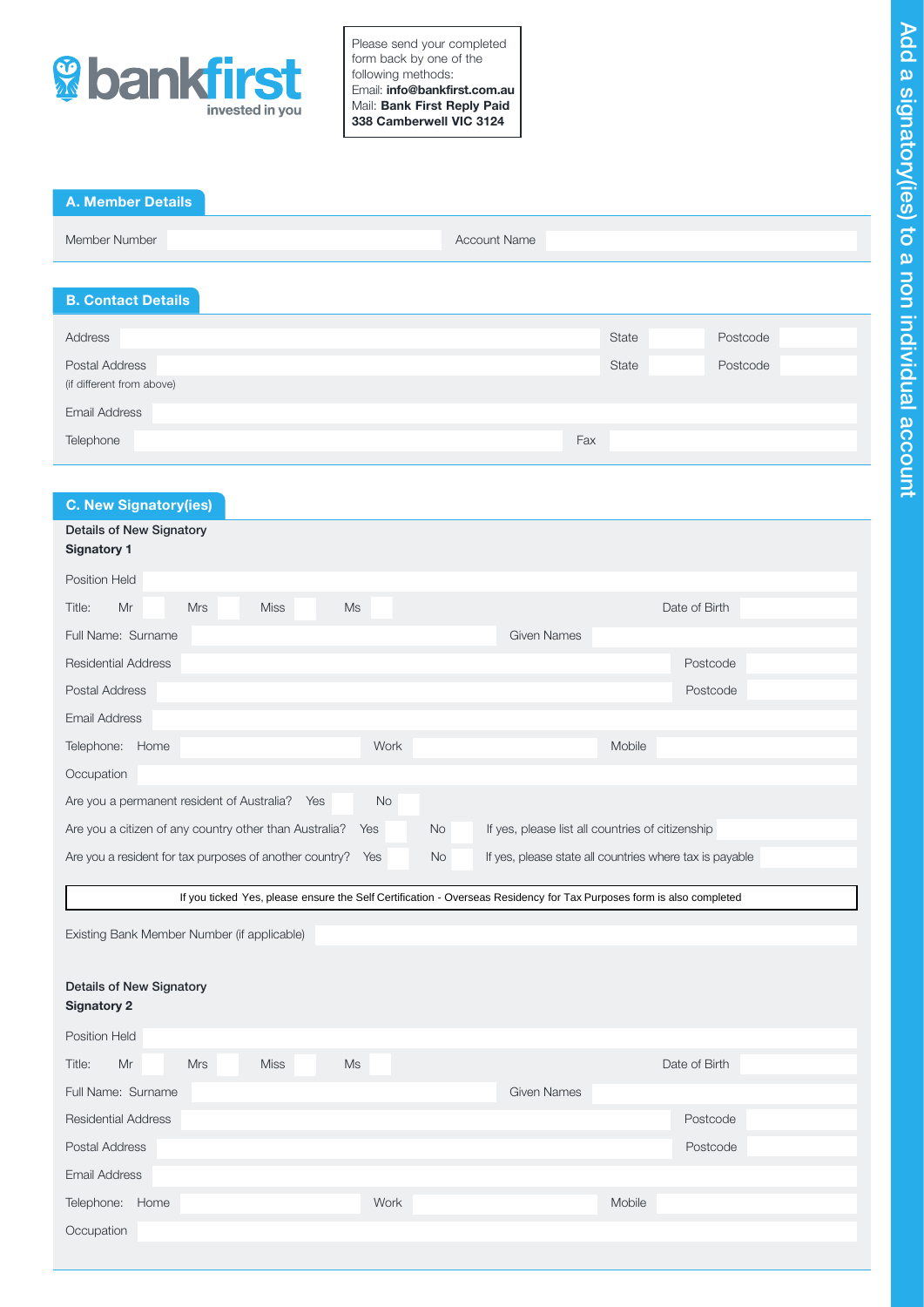| <b>C. New Signatory (ies) (continued)</b>                                                                            |           |                                                         |  |  |
|----------------------------------------------------------------------------------------------------------------------|-----------|---------------------------------------------------------|--|--|
| <b>Details of New Signatory</b><br><b>Signatory 2</b>                                                                |           |                                                         |  |  |
| Are you a permanent resident of Australia?<br><b>No</b><br>Yes                                                       |           |                                                         |  |  |
| Are you a citizen of any country other than Australia?<br><b>Yes</b>                                                 | <b>No</b> | If yes, please list all countries of citizenship        |  |  |
| Are you a resident for tax purposes of another country?<br><b>Yes</b>                                                | <b>No</b> | If yes, please state all countries where tax is payable |  |  |
| If you ticked Yes, please ensure the Self Certification - Overseas Residency for Tax Purposes form is also completed |           |                                                         |  |  |
| Existing Bank Member Number (if applicable)                                                                          |           |                                                         |  |  |

# D. New Signatory(ies) to sign on:

All accounts (including all accounts currently held and any additional sub accounts opened in the future unless otherwise advised)

Specific account types only: eg. S1, S2, S3 etc

Please note: Any signatory to an account with an attached Overdraft is automatically able to access the Overdraft facility.

## E. Politically Exposed Person (New signatories only to complete)

A Politically Exposed Person is an individual or immediate family member, or close associate of the individual who holds, or has held a prominent public position either domestically or internationally in a government body or an international organisation. For example heads of state, country or government, senior politicians, government or political party officials, judicial or military officials, senior foreign representative, ambassador or high commissioner, central bank governor, directors or senior executives of any state enterprise or of international organisations.

With regard to the above definition, do you believe yourself, a member of your immediate family or a close associate, to be a Politically Exposed Person?

|  | <b>Signatory 1</b> Yes |  | No | <b>Signatory 2</b> Yes |  | No |  |
|--|------------------------|--|----|------------------------|--|----|--|
|--|------------------------|--|----|------------------------|--|----|--|

### F. The New Signatory(ies) is / are authorised to perform all of the following:

- Operate the account(s.)
- Deposit money into the account(s).
- Invest money into the account(s).
- Negotiate any cheques in my name.
- Draw and sign any cheques (including an instruction to stop payment on a cheque).
- Give instructions as to disposal of interest.
- Give authorities for periodic payments.
- Withdraw all or any monies standing to the credit of the account(s).
- Obtain statements of account(s) and any information concerning the account(s) generally.

# G. Important Information About Your Privacy

## What information can be used and disclosed?

The Privacy Act allows Victoria Teachers Limited trading as Bank First ('we', 'us', 'our') ACN 087 651 769 to use and disclose personal information we collect about you for the primary purpose for which it was collected and for related secondary purposes that you would reasonably expect.

#### When and why do we collect information?

Before, during or after the provision of our products and services to you, we may collect your personal information for the purpose of providing products and services to you and managing our business.

Some laws require us to obtain personal information about you before we provide you with particular products or services or process particular transactions in which you are involved – e.g. laws relating to anti-money laundering and counter-terrorism financing, consumer credit, taxation and real property transactions.

If you do not provide us with the personal information that we request, we may not be able to consider your application for credit or provide other products and services.

#### Who can give or collect information?

For the purpose of providing products and services to you and managing our business, we may give your personal information to:

- external service providers to us, such as organisations which we use to verify your identity, payment systems operators, mailing houses and research consultant
- insurers and re-insurers, where insurance is provided in connection with our services to you
- superannuation funds, where superannuation services are provided to you
- debt collecting agencies, if you have not repaid a loan as required
- our professional advisors, such as accountants, lawyers and auditors
- your representative, for example, lawyer, mortgage broker, financial advisor or attorney, as authorised by you, or

• government and regulatory authorities, if required or authorised by law.

### Disclosure to overseas recipients

We may disclose your personal information to overseas recipients. The countries in which such recipients are likely to be located include the United States of America, the United Kingdom and countries within Europe.

However, if we do disclose information to overseas recipients, we will do so on the basis that the information will be used only for the purposes set out in this document.

#### Personal information about third parties

You represent that, if at any time you supply us with personal information about another person (for example a referee), you are authorised to do so; and you agree to inform that person about who we are, how to contact us, how to obtain our Privacy Policy, and that we will use and disclose their personal information for the purposes set out in this Permission and that they can gain access to that information.

#### Security, privacy policy, and marketing preference **Security**

We take all reasonable steps to ensure that all your personal information held by us (on our website or otherwise), is protected from misuse, interference and loss, and from unauthorised access, disclosure or modification.

#### Privacy Policy

Our Privacy Policy, located on our website at bankfirst.com.au, provides additional information about how we handle your personal information. It explains how you can ask for access to personal information we hold about you and seek correction of that information. It also explains how you can complain about a breach of the Privacy Act or the Privacy (Credit Reporting) Code, and how we will deal with your complaint. We will give you a copy of our Privacy Policy on request.

#### Marketing preferences

We may use information about you to inform you about products and services, including those of third parties, unless you ask us not to. We may do so even if you are on the Do Not Call Register, unless you ask us not to. Consumer Data Right

# The Consumer Data Right gives you the right to:

- access some of the data (including personal information) held about you by us and by other data holders ('CDR Data')
- consent to an accredited third party accessing your CDR Data held by us, and
- consent to us accessing your CDR Data held by another data holder.
- We have a policy about our management of CDR Data which is available through our website. You can also get an electronic or hard copy from us on request.

#### © Copyright exists in this document